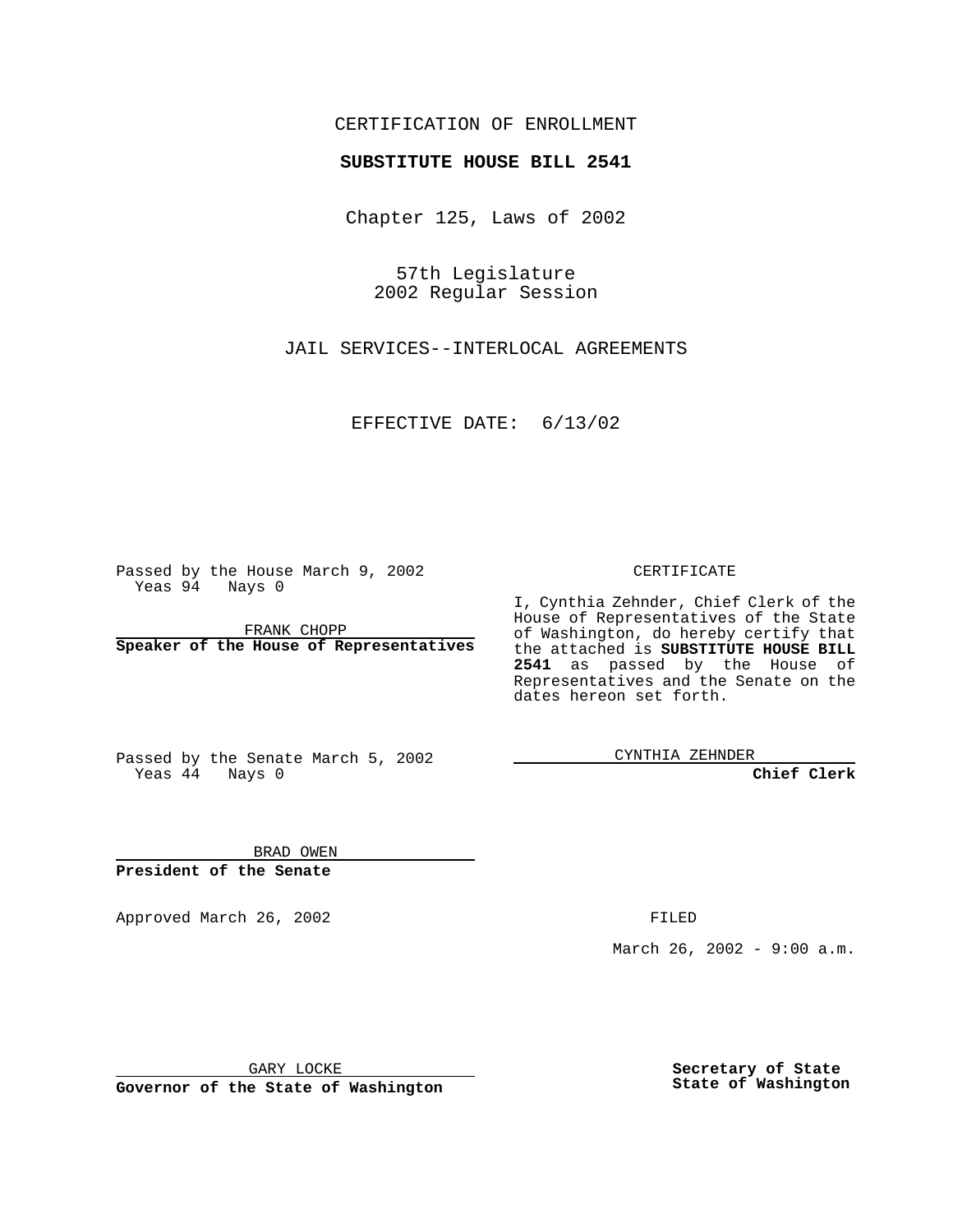## **SUBSTITUTE HOUSE BILL 2541** \_\_\_\_\_\_\_\_\_\_\_\_\_\_\_\_\_\_\_\_\_\_\_\_\_\_\_\_\_\_\_\_\_\_\_\_\_\_\_\_\_\_\_\_\_\_\_

\_\_\_\_\_\_\_\_\_\_\_\_\_\_\_\_\_\_\_\_\_\_\_\_\_\_\_\_\_\_\_\_\_\_\_\_\_\_\_\_\_\_\_\_\_\_\_

### AS AMENDED BY THE SENATE

Passed Legislature - 2002 Regular Session

#### **State of Washington 57th Legislature 2002 Regular Session**

**By** House Committee on Criminal Justice & Corrections (originally sponsored by Representatives Hurst, Jarrett, Ballasiotes, O'Brien, Dickerson, Edwards, Miloscia, Morell, Rockefeller, Haigh and Linville)

Read first time 02/05/2002. Referred to Committee on .

1 AN ACT Relating to interlocal agreements for jail services; and 2 amending RCW 70.48.090 and 70.48.220.

3 BE IT ENACTED BY THE LEGISLATURE OF THE STATE OF WASHINGTON:

4 **Sec. 1.** RCW 70.48.090 and 1987 c 462 s 7 are each amended to read 5 as follows:

 (1) Contracts for jail services may be made between a county and  $\frac{1}{2}$ 7 city ((<del>located within the boundaries of a county</del>)), and among counties and cities. The contracts shall: Be in writing, give one governing unit the responsibility for the operation of the jails, specify the responsibilities of each governing unit involved, and include the applicable charges for custody of the prisoners as well as the basis for adjustments in the charges. The contracts may be terminated only by ninety days written notice to the governing units involved and to the office. The notice shall state the grounds for termination and the specific plans for accommodating the affected jail population.

 (2) The contract authorized in subsection (1) of this section shall be for a minimum term of ten years when state funds are provided to construct or remodel a jail in one governing unit that will be used to house prisoners of other governing units. The contract may not be